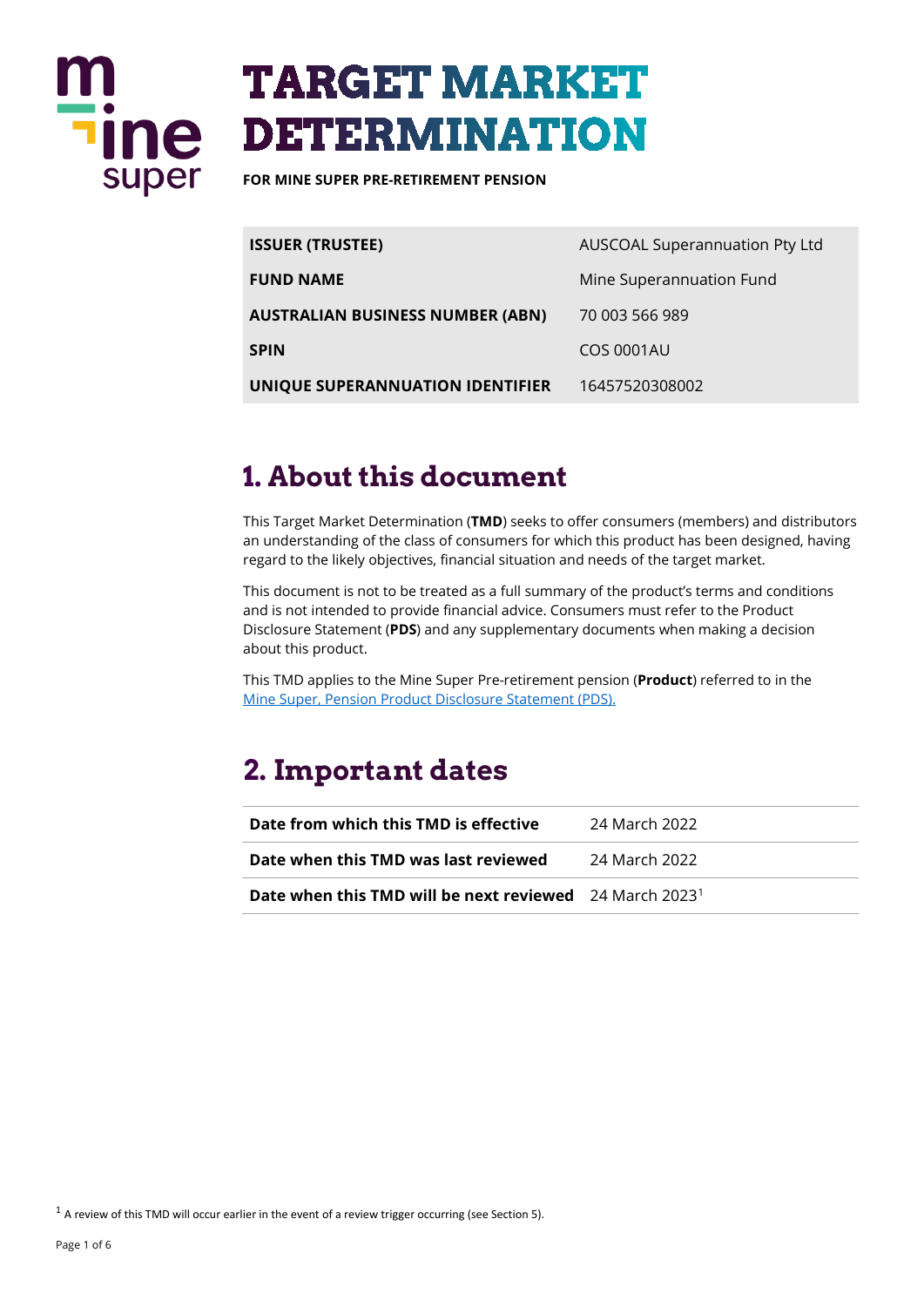## **3. Class of consumer**

The information below summarises the overall class of consumers that fall within the target market for the Product based on the likely objectives, financial situation and needs that it has been designed to meet.

Eligible consumers of this Product are those who:

- have reached preservation age but are under 65 years of age; or
- are either working or still seeking employment;
- are a permanent Australian resident; and
- have \$15,000 or more in superannuation monies to open an account.

In addition to the above eligibility criteria, this Product is designed for consumers who:

- want a cost-effective transition to retirement income stream product which enables them to supplement other forms of income;
- want to invest in one or more of the investment options outlined in the Investment sub-markets table below;
- may want to make an active investment choice in relation to their pre-retirement pension monies;
- may want to select from a range of payment frequencies; or
- may want the option to select which investment option the income stream is drawn down from.

The Product is **not** designed for consumers who:

- have permanently retired;
- have not reached preservation age, or are aged 65 years or over;
- want to make contributions to their account;
- want lump sum payments;
- want to have a choice of specific investment assets or investment managers that make up an investment option; and
- have less than \$15,000 of existing superannuation monies to open an account.

#### **Product description**

The Product includes the below key product features and attributes.

| Key attributes and<br>features       | <b>Description</b>                                                                                                                                                                                                                                                                                            |  |
|--------------------------------------|---------------------------------------------------------------------------------------------------------------------------------------------------------------------------------------------------------------------------------------------------------------------------------------------------------------|--|
| Withdrawals                          | Withdrawals are limited to income stream payments in accordance with the minimum and maximum<br>$\bullet$<br>annual amounts set out in superannuation law<br>Various payment frequencies are available, with the ability to select which investment option/s the<br>$\bullet$<br>payments are drawn down from |  |
| <b>Competitive fees</b><br>and costs | Administration and investment fees apply using a percentage-based methodology<br>$\bullet$<br>Changes to account balance and investment options will impact the amount of fees charged<br>$\bullet$                                                                                                           |  |
| Investment<br>options                | Investment choices are available from diversified asset options, single sector asset options or any<br>$\bullet$<br>combination of these investment options<br>Refer to the Investment sub-markets table below for further details<br>$\bullet$                                                               |  |
| <b>Member services</b>               | Offer includes account health checks, tailored and targeted member newsletters and communications,<br>$\bullet$<br>access to intrafund financial advice, educational presentations and online account access                                                                                                  |  |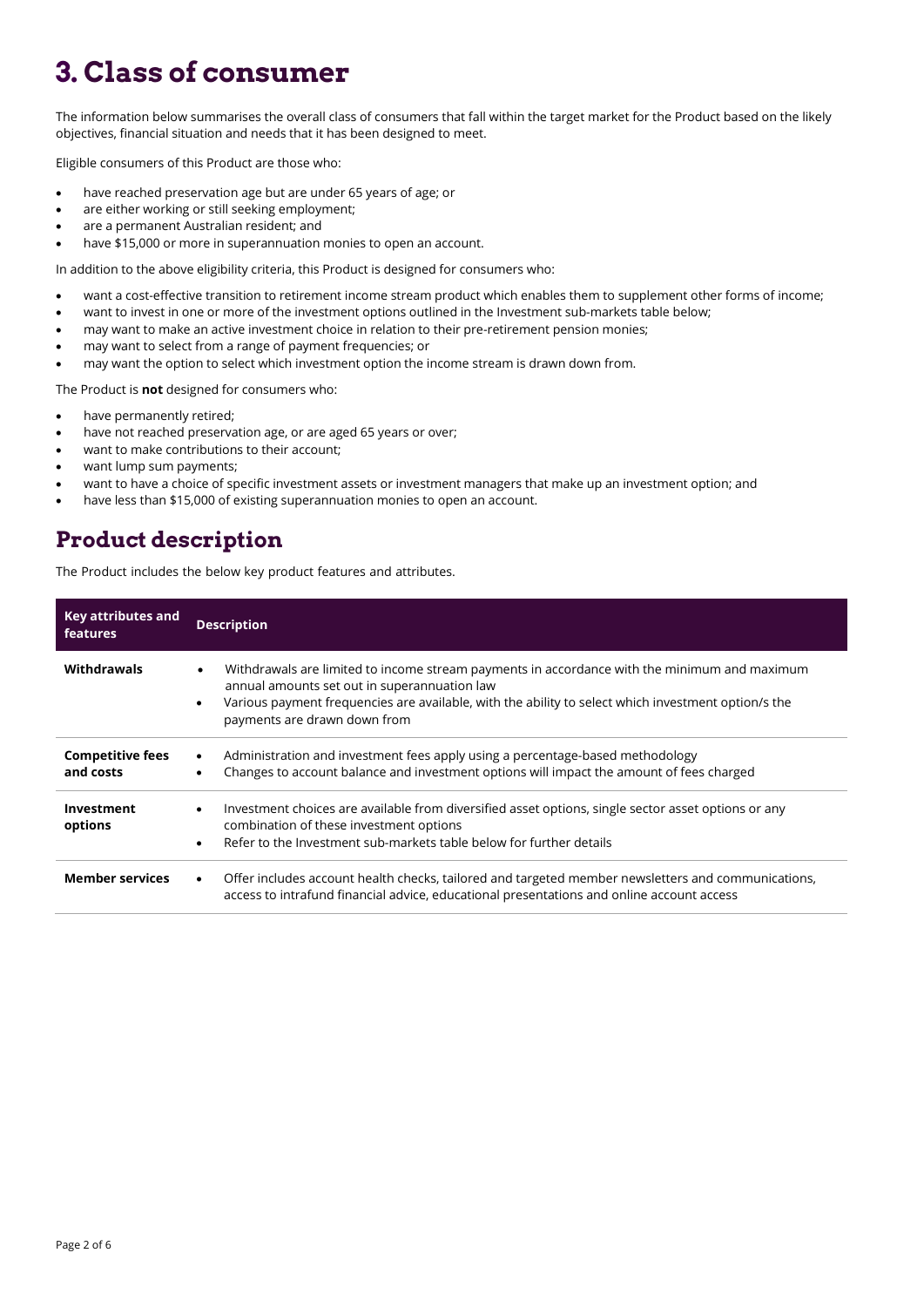### **Investment sub-markets**

The table below sets out the class of consumers that each investment option within the Product has been designed for.

| The below diversified investment options are designed for consumers who wish to invest in a diversified range of asset<br>classes with varying levels of risk and return |                                                                                                                                                                                                                                                                                                                                                                                                                                                                                   |  |
|--------------------------------------------------------------------------------------------------------------------------------------------------------------------------|-----------------------------------------------------------------------------------------------------------------------------------------------------------------------------------------------------------------------------------------------------------------------------------------------------------------------------------------------------------------------------------------------------------------------------------------------------------------------------------|--|
| Lifecycle                                                                                                                                                                | This investment strategy is designed for consumers who:<br>want their investment strategy to automatically adjust exposure to growth and defensive assets in<br>accordance with their age and projected years to retirement.                                                                                                                                                                                                                                                      |  |
|                                                                                                                                                                          | This investment strategy is designed for consumers aged 64 years and below who:<br>can withstand an estimated 5.4 number of annual negative returns over a 20-year period; and<br>want to invest for five or more years.<br>٠                                                                                                                                                                                                                                                     |  |
| <b>High Growth</b>                                                                                                                                                       | This investment option is designed for consumers who:<br>want to invest for five or more years;<br>٠<br>want to achieve a return exceeding the increase in the Consumer Price Index (CPI) by at least 4% pa, after<br>$\bullet$<br>tax and investment costs, over any 10-year period;<br>can withstand an estimated 5.4 number of annual negative returns over a 20-year period; and<br>$\bullet$<br>have a high tolerance to investment risk.<br>$\bullet$                       |  |
| Growth                                                                                                                                                                   | This investment option is designed for consumers who:<br>want to invest for five or more years;<br>$\bullet$<br>want to achieve a return exceeding the increase in CPI by at least 3.5% pa, after tax and investment costs,<br>$\bullet$<br>over any 10-year period;<br>can withstand an estimated 4.9 number of annual negative returns over a 20-year period; and<br>$\bullet$<br>have a high tolerance to investment risk.<br>٠                                                |  |
| <b>Balanced</b>                                                                                                                                                          | This investment option is designed for consumers who:<br>want to invest for four or more years;<br>$\bullet$<br>want to achieve a return exceeding the increase in CPI by at least 3% pa, after tax and investment costs,<br>$\bullet$<br>over any 10-year period;<br>can withstand an estimated 4.5 number of annual negative returns over a 20-year period; and<br>$\bullet$<br>have a high tolerance to investment risk.<br>$\bullet$                                          |  |
| Conservative<br>Balanced                                                                                                                                                 | This investment option is designed for consumers who:<br>want to invest for three or more years;<br>$\bullet$<br>want to achieve a return exceeding the increase in CPI by at least 2.5% pa, after tax and investments costs,<br>$\bullet$<br>over any 10-year period;<br>can withstand an estimated 3.8 number of annual negative returns over a 20-year period; and<br>$\bullet$<br>have a medium to high tolerance to investment risk.<br>$\bullet$                            |  |
| <b>Indexed Defensive</b>                                                                                                                                                 | This investment option is designed for consumers who:<br>want to minimise investment fees;<br>want to invest for three or more years;<br>want to achieve a return exceeding the increase in CPI by at least 1.5% pa, after tax and investment costs,<br>٠<br>over any 10-year period;<br>can withstand an estimated 3.5 number of annual negative returns over a 20-year period; and<br>٠<br>have a medium to high tolerance to investment risk.<br>$\bullet$                     |  |
| <b>Secure</b>                                                                                                                                                            | This investment option is designed for consumers who:<br>want to invest for two or more years;<br>$\bullet$<br>have an investment return objective to track the return of 90% RBA Cash Rate / 10% S&P / ASX 200<br>٠<br>Accumulation index (Net Total Return) before investment fees and relevant superannuation taxes;<br>can withstand an estimated 1.1 number of annual negative returns over a 20-year period; and<br>٠<br>have a low to medium tolerance to investment risk. |  |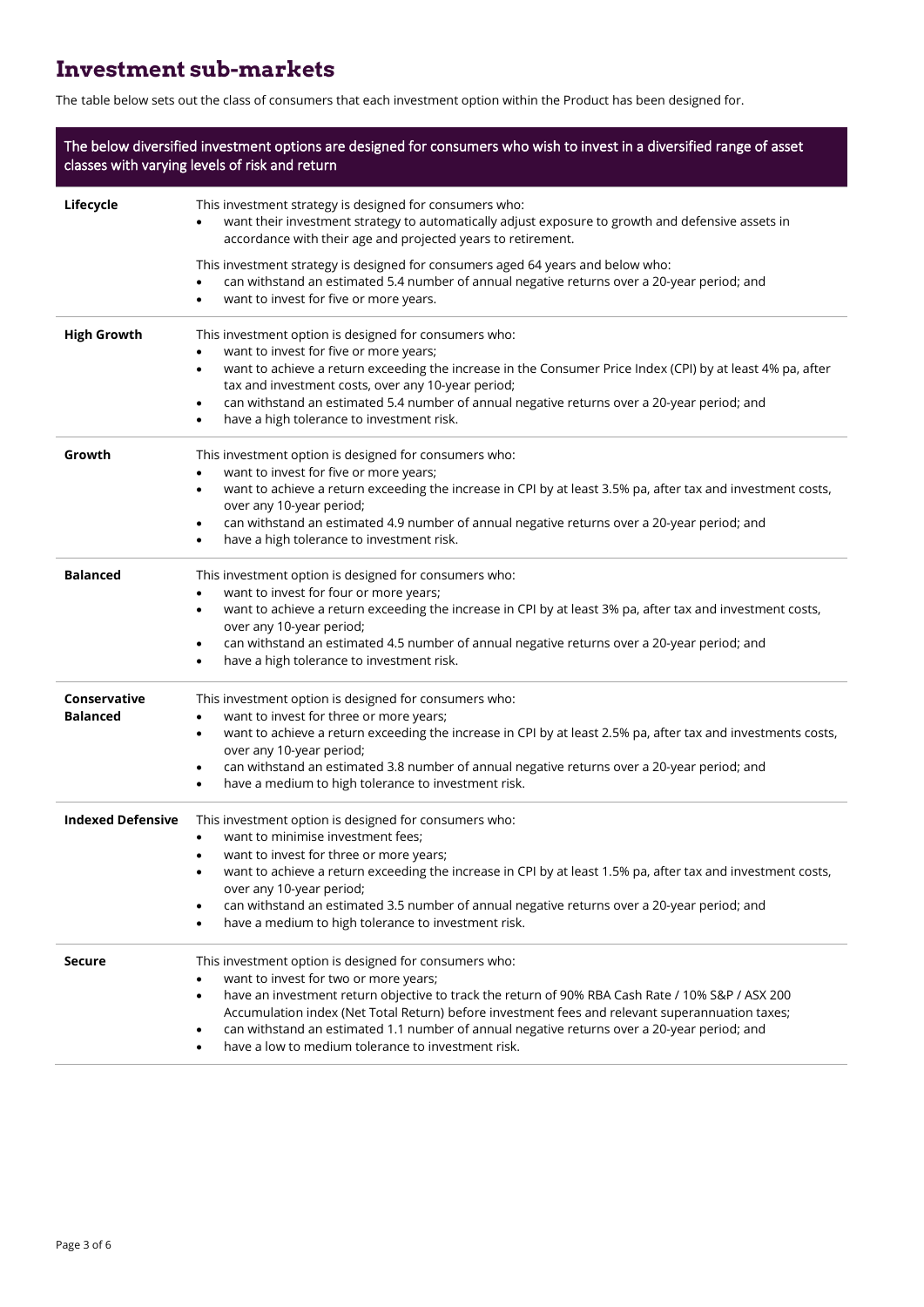**The below single sector investment options are designed for consumers who wish to invest in specific asset classes that are not diversified and provide targeted exposure to these assets**

| <b>Australian Shares</b>              | This investment option is designed for consumers who:<br>want to invest for five or more years;<br>have an investment return objective to track the return on the S&P / ASX 200 Accumulation Index (Net<br>$\bullet$<br>Total Return) (before investment fees and relevant superannuation taxes);<br>can withstand an estimated 6.4 number of annual negative returns over a 20-year period; and<br>$\bullet$<br>have a very high tolerance to investment risk.<br>٠                                                                                                                                                                                                                                   |
|---------------------------------------|--------------------------------------------------------------------------------------------------------------------------------------------------------------------------------------------------------------------------------------------------------------------------------------------------------------------------------------------------------------------------------------------------------------------------------------------------------------------------------------------------------------------------------------------------------------------------------------------------------------------------------------------------------------------------------------------------------|
| <b>International</b><br><b>Shares</b> | This investment option is designed for consumers who:<br>want to invest for five or more years;<br>$\bullet$<br>have an investment return objective to track the return on the MSCI World ex-Australian Index (Net Total<br>$\bullet$<br>Return) (before investment fees and relevant superannuation taxes);<br>can withstand an estimated 5.8 number of annual negative returns over a 20-year period; and<br>$\bullet$<br>have a high tolerance to investment risk.<br>$\bullet$                                                                                                                                                                                                                     |
| <b>Property</b>                       | This investment option is designed for consumers who:<br>want to invest for five or more years;<br>$\bullet$<br>want to invest in listed property vehicles which own industrial, retail, office and other real estate assets;<br>$\bullet$<br>have an investment return to track the return of a composite benchmark comprising 50% FTSE EPRA /<br>$\bullet$<br>NAREIT Developed ex Australia Rental Index (hedged) & 50% FTSE EPRA / NAREIT Australia Index (before<br>investment fees and relevant superannuation taxes);<br>can withstand an estimated 7.5 number of annual negative returns over a 20-year period; and<br>$\bullet$<br>have a very high tolerance to investment risk.<br>$\bullet$ |
| <b>Bonds</b>                          | This investment option is designed for consumers who:<br>want to invest for one to five years;<br>$\bullet$<br>have an investment return objective to track the return on the Bloomberg AusBond Composite 0+ Year<br>٠<br>Index (before investment fees and relevant superannuation taxes);<br>can withstand an estimated 3.6 number of annual negative returns over a 20-year period; and<br>$\bullet$<br>have a medium to high tolerance to investment risk.<br>$\bullet$                                                                                                                                                                                                                            |
| Cash                                  | This investment option is designed for consumers who:<br>want to accept lower returns in exchange for little or no risk of negative returns;<br>$\bullet$<br>want a short-term investment with no minimum timeframe;<br>$\bullet$<br>have an investment return objective to track the return on the Bloomberg AusBond Composite 0+ Year<br>٠<br>Index (before investment fees and relevant superannuation taxes);<br>can't withstand annual negative returns over a 20-year period; and<br>$\bullet$<br>have a very low tolerance to investment risk.                                                                                                                                                  |

#### **Consistency between target market and the Product**

This Product is likely to be consistent with the likely objectives, financial situation and needs of the class of consumers in the target market. This is based on an analysis of the key terms, features and attributes of the Product and a finding that these are consistent with the identified class of consumers.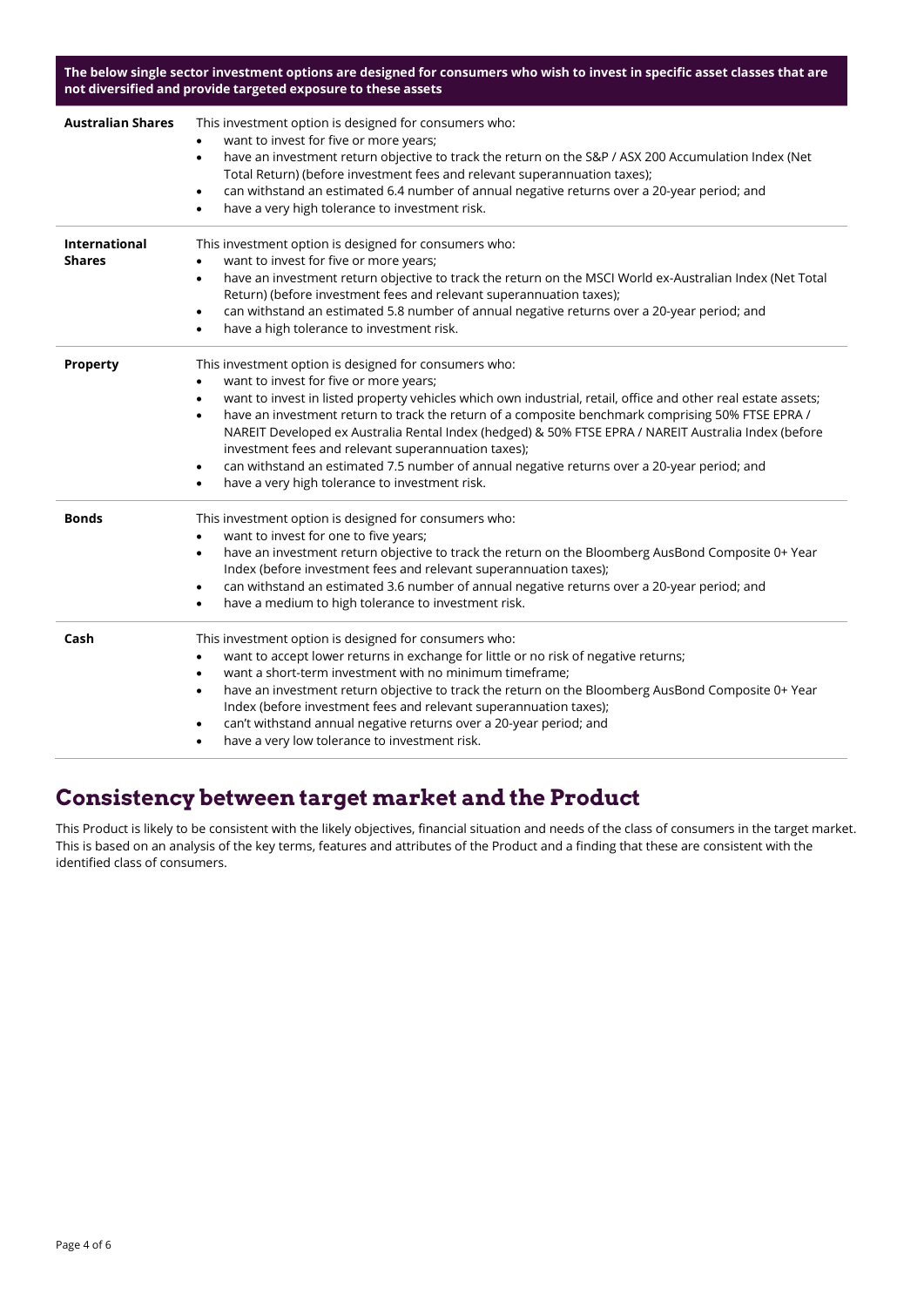# **4.Product distribution**

### **Distribution conditions**

This Product can only be offered and/or issued in accordance with the relevant terms and conditions outlined in the [PDS](https://www.mine.com.au/docs/default-source/publications/pension-pds.pdf) (as amended from time to time) and will be distributed through an application form available on the Issuer's website [www.mine.com.au](http://www.mine.com.au/)

#### **Distribution restrictions**

Distribution of this Product is restricted to distributors authorised in writing by AUSCOAL Superannuation Pty Ltd.

### **Adequacy of distribution conditions and restrictions**

It has been determined that the distribution conditions and restrictions will make it likely that consumers who acquire the Product are in the class of consumers for which it has been designed. This is based on an assessment of the distribution conditions and restrictions and the determination that they are appropriate and will assist distribution in being directed towards the target market for whom the Product has been designed, and reduce the likelihood of the sale of the Product to consumers who fall outside the target market.

### **5. Review**

The information in the table below summarises how the TMD will be reviewed, to ensure it continues to be appropriate for this Product. Reviews will either occur after an event triggers a review, or, if no such event occurs, at the next periodic review time.

**Last reviewed** 24 March 2022 **Next periodic review** 24 March 2023 **Review triggers or events** Any event or circumstances arising that would suggest the TMD is no longer appropriate. This may include (but is not limited to):   • receipt of a Product Intervention Power order from ASIC requiring the cessation of retail distribution of this Product; • a determination for the purposes of s52(9) of the Superannuation Industry (Supervision) Act 1993 that the financial interests of members holding this Product are not being promoted; • results of the annual Member Outcomes Assessment reasonably suggesting this Product (including, but not limited to investment performance and fees and costs) is no longer suitable for its target market, or that this TMD is no longer appropriate; • material changes to the design or distribution of the Product; • situations where the Issuer has identified a significant dealing event; • a significant breach in relation to the Product's design or distribution that would reasonably suggest this Product is no longer suitable for its target market, or that this TMD is no longer appropriate; or a trend in complaints about the Product or a product feature that indicates the Product, or product feature, is no longer suitable for its target market, or that this TMD is no longer appropriate.

In instances where a trigger for review has occurred, this TMD will be reviewed within 10 business days.